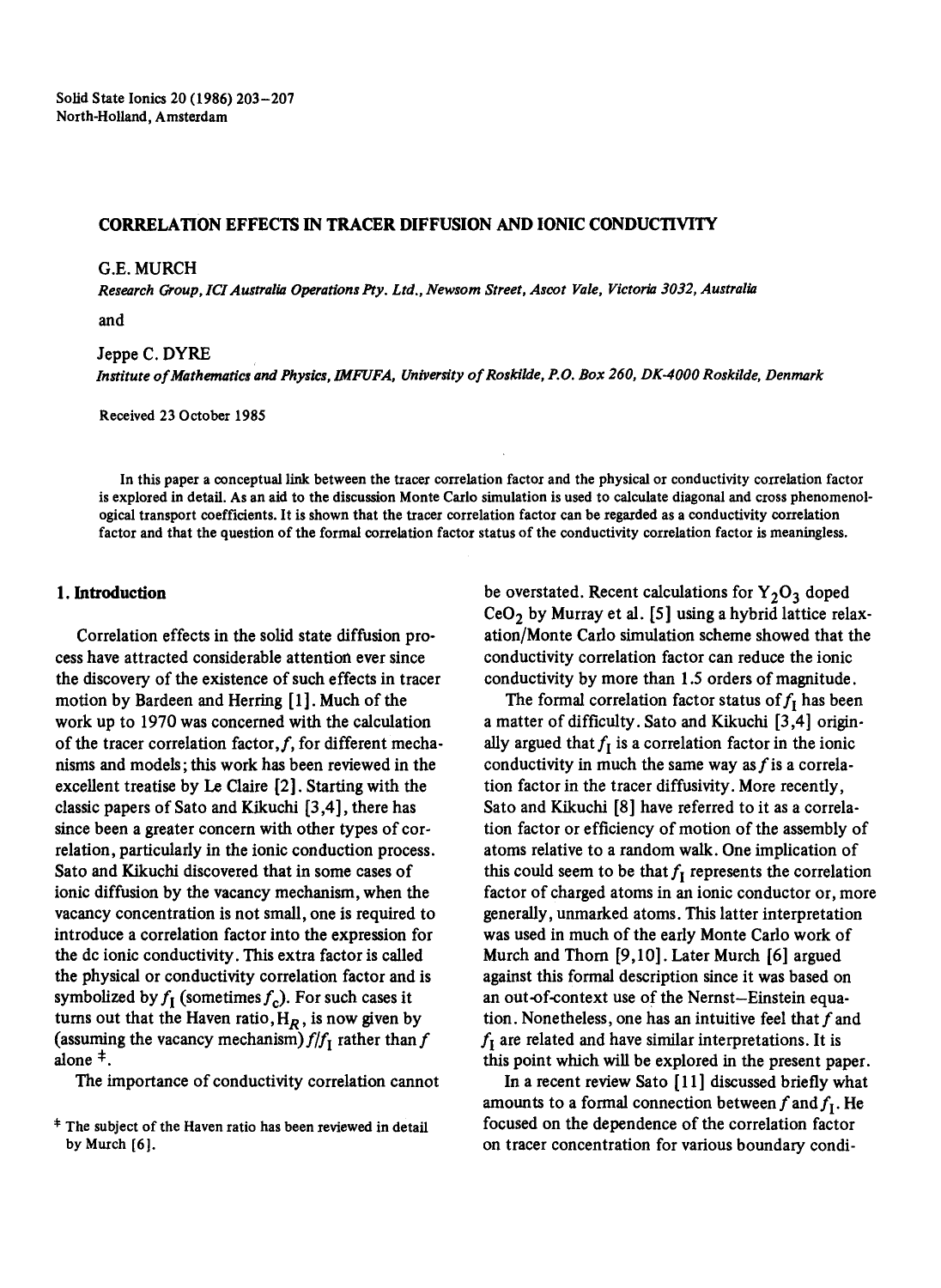tions. That review was written from the perspective of, and in the language of, the Path Probability Method. His approach is to reduce the conductivity correlation factor to a geometrical correlation factor. In the present paper, our approach is the converse. Here we explore the link between f and  $f_1$  by means of some elementary irreversible thermodynamics and the Monte Carlo method. While the question of the correlation factor status of  $f_I$  is not answered, we will show that  $f$  itself can be regarded as a conductivity correlation factor and, by doing so, show that any argument over the formal correlation factor status of  $f_I$  is in fact meaningless.

### **2. Correlation effects in tracer diffusion and ionic**  conductivity

Ionic diffusion in solids is normally described within the framework of irreversible thermodynamics  $[1,6,12,13]$ . Consider a system containing host ions A, tracer ions A\* and vacancies V. The fluxes of these components are given by [6]

$$
J_A = L_{AA} X_A + L_{AA} * X_{A} * ,
$$
 (1a)

$$
J_{A^*} = L_{A^*A} X_A + L_{A^*A^*} X_{A^*}
$$
 (1b)

and

$$
J_V = -(J_A + J_{A^*}) , \t\t(1c)
$$

where the  $L_{ij}$  are the phenomenological coefficients and  $X_i$  = -grad  $\mu_i$  where  $\mu_i$  is the chemical potential of species i.

From these equations one can easily derive explicit expressions for such quantities as the tracer diffusion coefficient  $D_{A^*}$ , the dc ionic conductivity and the chemical diffusion coefficients [6,14,15] as well as relations among these quantities such as the Haven Ratio and the exact Nernst-Einstein equation [ 16].

Of interest to us in the present context is the tracer diffusion coefficient

$$
D_{A^*} = \frac{kT}{N} \left( \frac{L_{A^*A^*}}{c_{A^*}} - \frac{L_{A^*A}}{c_A} \right) ,
$$
 (2)

where  $c_i$  is the mole fraction of species i and N is the total number of entities of all species per unit volume. Eq. (2) is valid for any value of  $c_{A^*}$  except, of course,  $c_{A^*} = 0$  and  $c_{A^*} = 1 - c_{V}$  (i.e.,  $c_{A} = 0$ ). Since in an

actual tracer diffusion experiment the tracer concentration is very low, it is usual to let  $c<sub>A</sub> \rightarrow 0$  in eq. (2) with the result that

$$
D_{A^*} = \frac{kT}{N} \left( \frac{L_{A^*A^*}}{c_{A^*}} \right), \quad c_{A^*} \to 0 \tag{3}
$$

Also of interest to us is the expression for the dc ionic mobility

$$
u_{A^*} = \frac{q_{A^*}}{N} \left( \frac{L_{A^*A^*} + L_{A^*A}}{c_{A^*}} \right), \quad q_A = q_{A^*} \ . \tag{4}
$$

Eq. (4) was derived with the condition that both A and  $A^*$  carry the same charge, i.e.,  $q_A = q_{A^*}$ . Because of this condition  $u_{A^*}$  cannot depend on  $c_{A^*}$ . In passing we note that we can, of course, let  $c_{A^*} = 1 - c_V$ , i.e.,  $c_A = 0$ . Then  $L_{A^*A} = 0$  and we simply have that

$$
u_{A^*} = \frac{q_{A^*} L_{A^* A^*}}{N c_{A^*}} , \quad c_A = 0 .
$$
 (5)

Now let us consider a "thought experiment" in which one measures the dc ionic mobility of A\* with the condition that *only the* tracer ions carry a charge, i.e.,  $q_A = 0$ . Following the same procedure as described in  $[14]$  we find that this mobility, which we will call  $u_{A^*}^0$ , is given by

$$
u_{A^*}^0 = \frac{q_A * L_{A^*A^*}}{N c_{A^*}} \,, \quad q_A = 0 \,. \tag{6}
$$

Comparing eq. (6) with eq. (3) and eliminating  $L_{A^*A^*}$ which is, of course, independent of force, we find that

$$
\frac{u_{A^*}^0}{D_{A^*}} = \frac{q_{A^*}}{kT}, \quad c_{A^*} \to 0, q_A = 0.
$$
 (7)

Eq. (7) is seen to be a version of the Nemst-Einstein equation, see ref. [16]. It is not new, however, since it can be easily found, with the appropriate substitutions, from eq. 4.73 in ref. [7] which relates the impurity ionic mobility to the impurity diffusion coefficient, with the impurity representing the tracer.

The existence of eq. (7) implies a rather interesting result. Since  $D_{A^*}$  always has the form

$$
D_{A^*} = \Gamma \lambda^2 f/2 \tag{8}
$$

where  $\Gamma$  is the tracer jump frequency,  $\lambda$  is the average component of the jump distance in the diffusion direction and  $f$  is the tracer correlation factor, then, according to eq. (7),  $u_{\mathbf{A}^*}^0$  must have the following form *in the limit*  $c_{\Lambda^*} \rightarrow 0$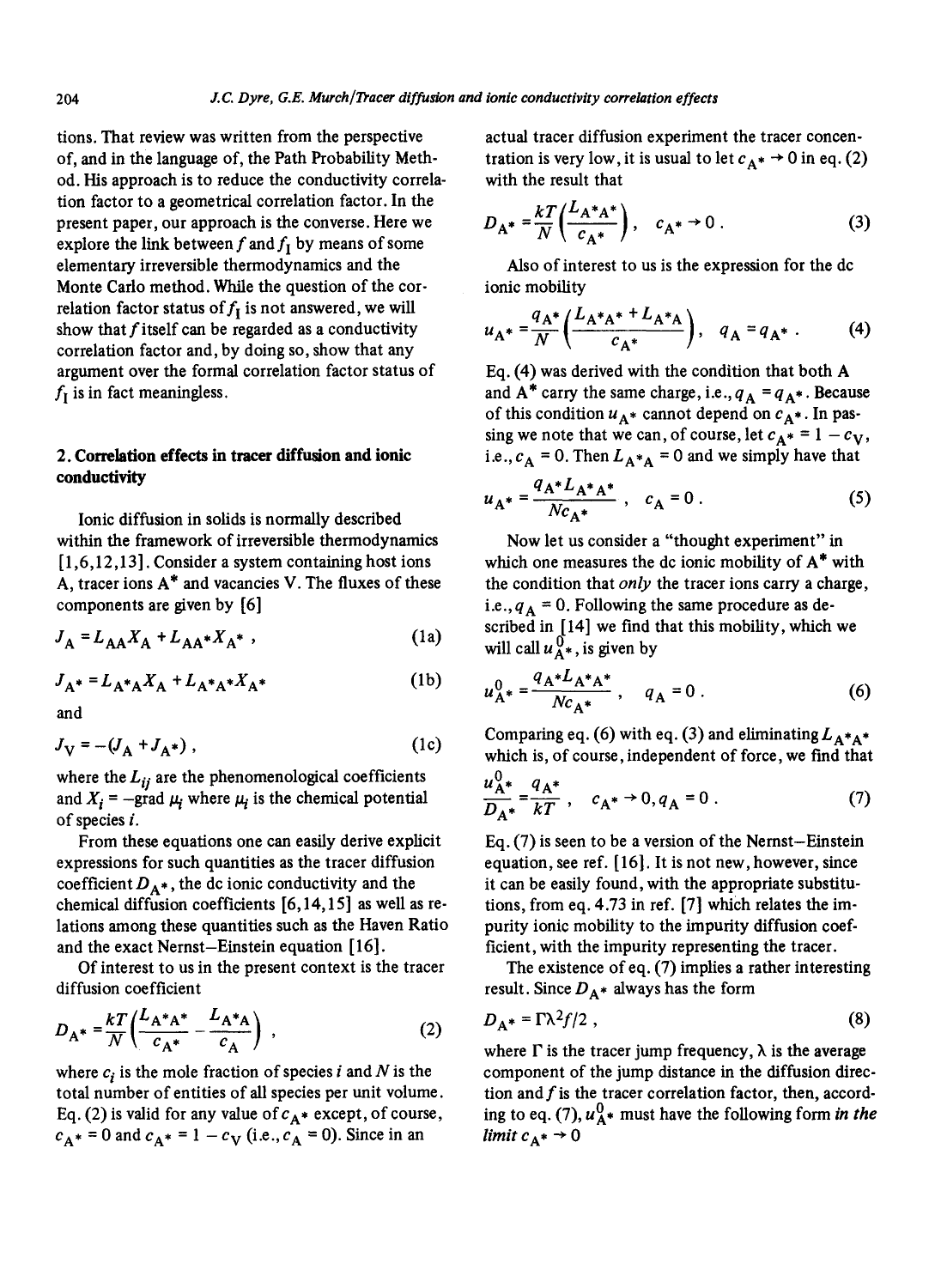$$
u_{A^*}^0 = q_{A^*} \Gamma \lambda^2 f^0 / 2kT, \quad c_{A^*} \to 0, q_A = 0 \ . \tag{9}
$$

In eq. (9) we have introduced  $f^0 = \lim_{\epsilon \to 0} f$  for reasons which will become apparent later. The formal appearance of  $f$  in an expression for an ionic mobility is unusual and implies that  $f$  can be considered a conductivity correlation factor in the same sense that  $f_I$  is in the following accepted expression for  $u_{A^*}$  [6]

$$
u_{A^*} = q_{A^*} \Gamma \lambda^2 f_I / 2kT, \quad q_A = q_{A^*} \ . \tag{10}
$$

The formal similarity between these expressions now suggests a useful conceptual link between f and  $f<sub>1</sub>$ . Thus f represents the correlation in the tracer ionic mobility  $u_{A^*}^0$  when  $c_{A^*} \rightarrow 0$  and  $q_A = 0$ , while  $f_I$  represents the correlation in the tracer ionic mobility  $u_{A^*}$  when  $q_A = q_{A^*}$ . Now, since  $u_{A^*}$  is in fact independent of  $c_{A^*}$ , for definiteness let us consider  $u_{A^*}$ when there is no A present, i.e.,  $c_A = 0$  and  $c_{A^*} =$  $1 - c_V$ . Starting with such a lattice and progressively replacing A\* atoms with A atoms *(with however the restriction*  $q_A = 0$ ) one can traverse the concentration range of  $c_{A^*}$  and reach the domain where  $c_{A^*} \rightarrow 0$ and  $u_A^0$  is relevant. Since all that is changing in this "thought experiment" is the concentration of charged  $A^*$  ions, it is natural to ask two questions. What is the behavior of the usual tracer correlation factor  $f(c_{A^*})$  in this range  $0 < c_{A^*} \le 1 - c_V$ ? What is the behavior of the conductivity correlation factor of the A\* ions in the same range?

These questions can be answered by resorting to a particular model and using Monte Carlo simulation. But first a few general comments are in order. Comparing eqs. (2) and (6) and noting that  $\Gamma$  and  $\lambda$  cannot depend on  $c_{A^*}$ , we see that  $f(c_{A^*})$  must in general depend on  $L_{A^*A^*}$  and  $L_{A^*A}$ . In addition, by the same argument, the conductivity correlation factor contained in  $u_{A^*}^0$ , depends only on  $L_{A^*A^*}$ . For definiteness we will refer to this latter conductivity correlation factor as  $s_A^0$  ( $c_A$ ), i.e.

$$
u_{A^*}^0 = q_{A^*} \Gamma \lambda^2 s_A^0 / 2kT, \quad q_A = 0.
$$
 (11)

We note of course that

$$
s_{A^{*}}^{0} = f^{0}, \quad c_{A^{*}} \to 0 \tag{12}
$$

and

 $s_{\mathbf{A}^*}^0 = f_{\mathbf{I}}^{\dagger}, \quad c_{\mathbf{A}}^0 = 0,$  (13)

where in the latter case  $u_{\Delta^*}^0 = u_{\Delta^*}$ .

Finally, it is worth noting that in the one dimensional case with self-blocking between the ions it is known that  $f = 0$  (for  $c<sub>A</sub> \rightarrow 0$ ) [17,18]. The existence of eq. (7) implies that the tracer mobility,  $u_{\lambda}^{0}$ , is also zero under the same conditions.

## **3. Monte Carlo simulation of conductivity correlation factors**

Our goal is to calculate  $f(c_A^*)$  and  $s_A^0$  ( $c_A^*$ ). The calculation centers on the determination of  $L_{A^*A^*}$ and  $L_{A^*A}$ . We already have an expression relating  $u_{A^*}^0$  (and therefore  $s_{A^*}^0$ ) to  $L_{A^*A^*}$ , see eq. (6). In a similar "thought experiment" leading to eq. (6) let us calculate the flux of  $A^*$  when only the A atoms carry a charge. This is a tracer flux arising from an indirect force and contains the very essence of the meaning of the cross phenomenological coefficient  $L_{A^*A}$ . Following the same procedure as described in ref. [14] we find that the corresponding dc tracer mobility, which we will call  $u'_{A^*}$ , is given by

$$
u'_{A^*} = \frac{q_A L_{A^*A}}{N c_{A^*}} , \quad q_{A^*} = 0 .
$$
 (14)

The conductivity correlation factor contained in  $u'_{A^*}$ will be symbolized by  $s'_{A^*}$ .

For convenience, we can simulate both "thought experiments" simultaneously by calculating  $u_{A^*}^0$  and  $u'_{A}$ , i.e., calculate the fluxes of  $A^*$  *and* A with  $q_A = 0$ and, in the case of  $u'_{A}$  change the symbol A to  $A^*$  to obtain  $u'_{A^*}$  noting, of course, that  $L_{A^*A} = L_{AA^*}$ .

On combining eqs.  $(2)$ ,  $(6)$  and  $(11)$  and thereby eliminating  $L_{A^*A^*}$  and  $L_{A^*A}$  we have that

$$
D_{\mathbf{A}^*} = kT \left( \frac{u_{\mathbf{A}^*}^0}{q_{\mathbf{A}^*}} - \frac{c_{\mathbf{A}^*}}{c_{\mathbf{A}}} \frac{u_{\mathbf{A}^*}'}{q_{\mathbf{A}}} \right).
$$
 (15)

In passing we note that eq. (15) could be considered another Nemst-Einstein-like equation.

The conductivity correlation factors  $s_A^0$  and  $s_A^{\prime}$  and  $s_A^{\prime}$ are related to the corresponding tracer drift distances in the field by the following definitions

$$
s_{A^{*}}^{0} = 2kT \langle X_{A^{*}}^{0} \rangle / q_{A^{*}} E_{X} n_{X, A^{*}} \lambda^{2}, \quad q_{A} = 0, \quad (16a)
$$

$$
s'_{A^*} = 2kT \langle X'_{A^*} \rangle / q_A E_x n_{x, A^*} \lambda^2 , \quad q_{A^*} = 0 , \quad (16b)
$$

where the  $\langle X \rangle$  are the tracer drift distances in the field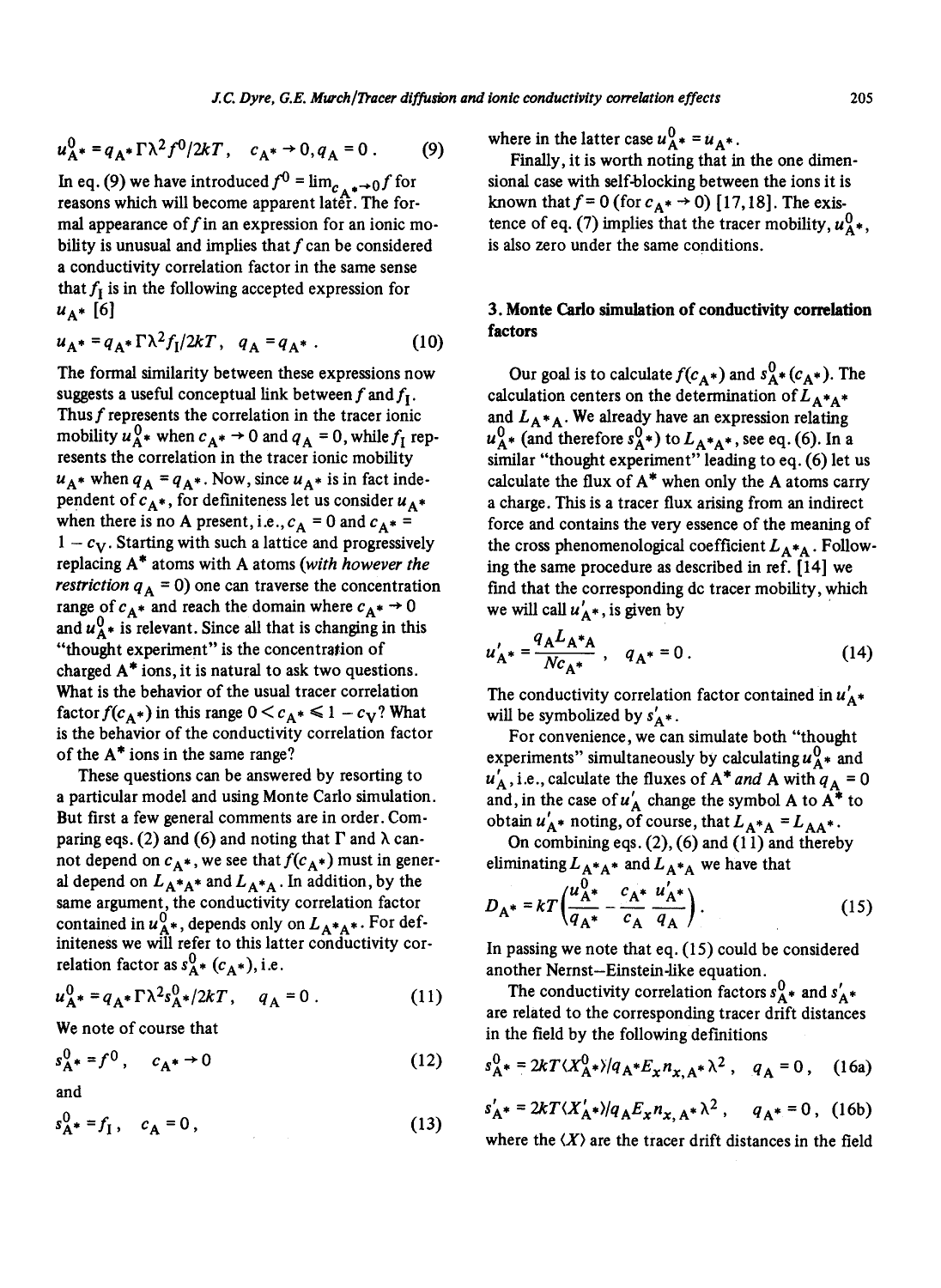$E_x$  in time t and  $n_{x, A^*}$  is the number of jumps that would occur in the absence of the field. The drifts are related to the respective tracer mobilities by

$$
u_{\mathbf{A}^*}^0 = \langle X_{\mathbf{A}^*}^0 \rangle / E_{\mathbf{X}} t \tag{17a}
$$

$$
u'_{\mathbf{A}^*} = \langle X'_{\mathbf{A}^*} \rangle / E_{\mathbf{X}} t \tag{17b}
$$

Combining eqs.  $(8)$ ,  $(15)$ ,  $(16a, b)$  and  $(17a, b)$  we have that

$$
f = s_{\mathbf{A}^*}^0 - \frac{c_{\mathbf{A}^*}}{c_{\mathbf{A}}} s'_{\mathbf{A}^*} \quad . \tag{18}
$$

This is a general relation, valid for  $0 < c<sub>A</sub>$   $\leq 1 - c<sub>V</sub>$ , between the tracer correlation factor and the conductivity correlation factors  $s_A^0$  and  $s_A^{\prime}$ . Calculation of  $s_{\mathbf{A}^*}^0$  and  $s_{\mathbf{A}^*}$  as functions of  $c_{\mathbf{A}^*}$  permits the calculation of  $f(c_{\mathbf{A}}^*)$ .

In our calculations we examined (1) the square planar lattice (100  $\times$  100) with a single vacancy and a random distribution of  $A^*$  and  $A$ , and  $(2)$  the same lattice but with 50% occupation by vacancies again with a random distribution of A\* and A. In both cases  $f_I$  is equal to unity [6]: we have chosen this case for convenience in the present discussion. The procedure to simulate ionic conductivity in an electric field has been documented in detail [19] and need not be repeated here.

### **4. Results and discussion**

In fig. 1 we give results for the calculation of  $s_A^0$ . and  $s'_{A^*}$  as functions of  $c_{A^*}$  in the square planar lattice with a single vacancy. It is clear that in this model both quantifies exhibit simple linear dependence on  $c_{A^*}$ . In the case of  $s'_{A^*}$  the results extrapolate to  $1 - f^0$  when  $c_{\mathbf{A}^*} \to 0$ . Upon forming the tracer correlation factor  $[eq. (18)]$  we find that f does not in fact depend on  $c_{A^*}$ .

In fig. 2 we give similar results for  $s_A^0$  and  $s_A^0$  this time in the square planar lattice with 50% vacancies. Again in the case of  $s_A^0$  the results extrapolate to  $f^0$ (~0.712 Tahir-Kheli and E1-Meshad [20]) when  $c_{A^*} \rightarrow 0$  while results for  $s'_{A^*}$  extrapolate to  $1 - f^0$ . Again upon forming f with eq. (18) we find that  $f$ does *not* depend on  $c_{A^*}$ .

Depending on one's intuition this independence of  $c_{\mathbf{A}}^*$  by f is perhaps a somewhat surprising result. Sato [ 11 ] claims that this behaviour is a result of the appli-



Fig. 1. The correlation factors  $s_A^0$  and  $s_A^*$  plotted as functions of  $c_{\mathbf{A}}^*$  for the square planar lattice (100 × 100) with a single vacancy.

cation of the Gibbs-Duhem relation. He maintains that this relation does not necessarily hold rigorously under the nonequilibrium condition pertaining to diffusion processes. In particular, the relation imposes a very strong restriction on the driving forces which is manifested by the fact that the motion of A\* atoms is always compensated by the motion of A atoms (see



Fig. 2. The correlation factors  $s_A^0$  and  $s_A^{\prime}$  as functions of  $c_{\Delta}$  for the square planar lattice (100 × 100) with 50% vacancies.